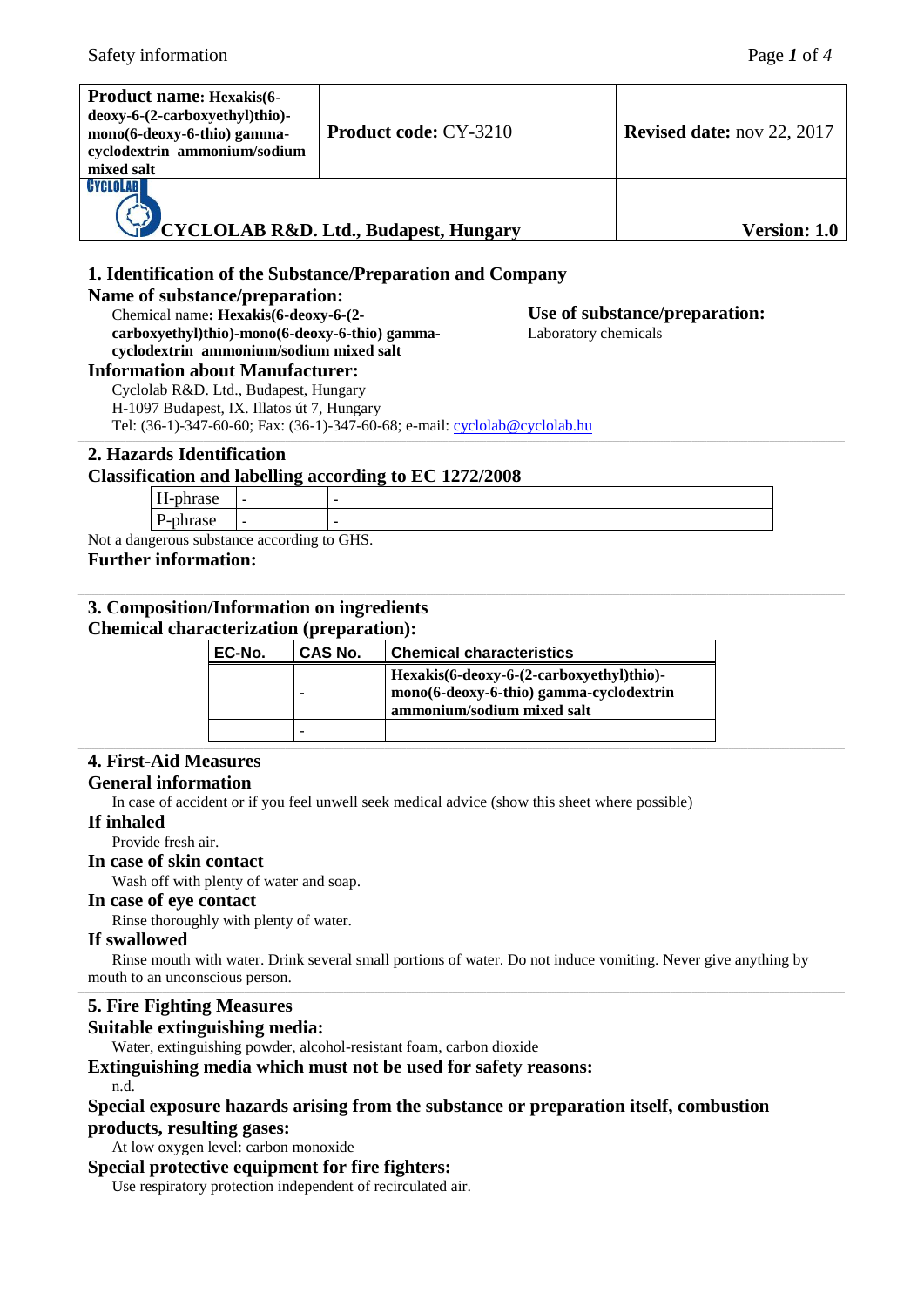| <b>Product name: Hexakis(6-</b><br>deoxy-6-(2-carboxyethyl)thio)-<br>mono(6-deoxy-6-thio) gamma-<br>cyclodextrin ammonium/sodium<br>mixed salt | <b>Product code: CY-3210</b>          | <b>Revised date:</b> nov 22, 2017 |
|------------------------------------------------------------------------------------------------------------------------------------------------|---------------------------------------|-----------------------------------|
| CYCLOLABI                                                                                                                                      | CYCLOLAB R&D. Ltd., Budapest, Hungary | Version: 1.0                      |

# **6. Accidental Release Measures**

# **Personal precautions:**

Wear personal protection equipment. Avoid dust formation. Do not breathe dust.

### **Environmental precautions:**

Cover any spilled material in accordance with regulations to prevent dispersal by wind. Observe local/state/federal regulations.

### **Methods for cleaning up:**

Take up mechanically and dispose of according to local/state/federal regulations. Avoid formation of dust and dust deposition. Dispose of cleansing water in accordance with local/state/federal regulations.

# **7. Handling and Storage**

# **Handling**

### **Precaution for safe handling:** Avoid dust formation.

**Precautions against fire and explosion:** Observe the general rules for fire prevention. Avoid dust deposit, remove dust regularly. Take precautionary measures against electrostatic charging. Take precautionary measures against dust explosion.

### **Storage**

**Conditions for storage rooms and vessels:** Observe precautionary measures against dust explosion.

**Advice for storage of incompatible materials:** none known

**Further information for storage:** Store in cool place. Keep container tightly closed. Protect from direct light. Store in dry and well-ventilated place.

# **8. Exposure Control and Personal Protection Equipment**

### **Exposure limits**

n.d.

### **Exposure limited and controlled**

### **Exposure in the workplace limited and controlled:**

**General protection and hygiene measures:** Observe standard industrial hygiene practices for the handling of chemical substances.

### **Personal protection equipment**:

*Respiratory protection*: In case of dust formation: fine dust mask without protection rating. *Hand protection*: rubber gloves

#### *Eye protection*: tight fitting protective goggles **Exposure to the environment limited and controlled:**

Prevent material from entering surface waters and soil

# **Further information for system design and engineering measures**

Observe information in section 7.

# **9. Physical and Chemical Properties**

### **General information**

| <b>Physical state/form</b> | solid - powder |  |
|----------------------------|----------------|--|
| <b>Colour</b>              | white          |  |
| Odour                      | n.d.           |  |

### **Important information about the protection of health, safety, and the environment**

| Melting point/range              | n.d. |
|----------------------------------|------|
| <b>Flash point</b>               | n.d. |
| <b>Ignition temperature</b>      | n.d. |
| <b>Auto-ignition temperature</b> | n.d. |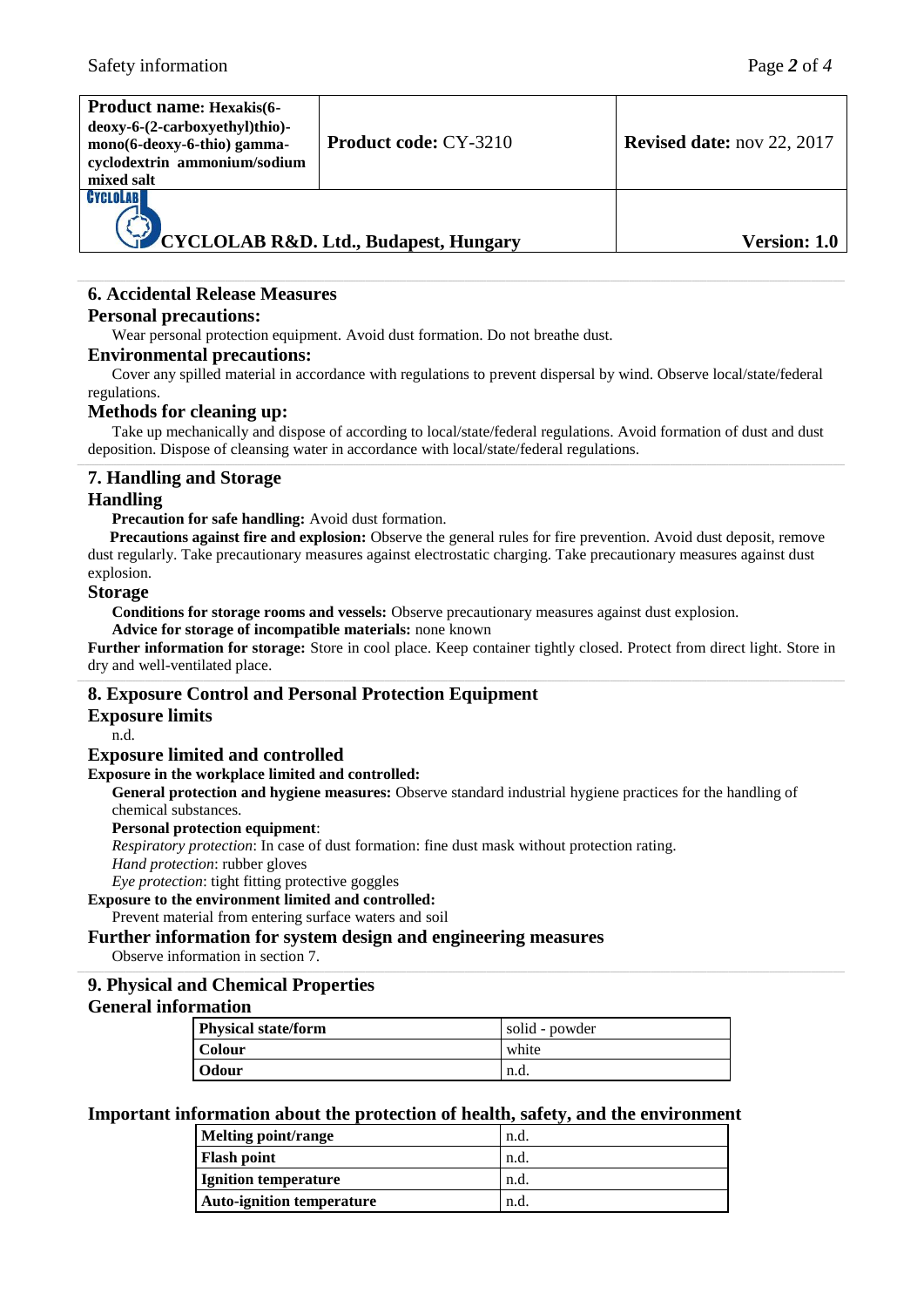| mixed salt                                | <b>Product name: Hexakis(6-</b><br>deoxy-6-(2-carboxyethyl)thio)-<br>mono(6-deoxy-6-thio) gamma-<br>cyclodextrin ammonium/sodium | <b>Product code: CY-3210</b> |      | <b>Revised date:</b> nov 22, 2017                                                                                |
|-------------------------------------------|----------------------------------------------------------------------------------------------------------------------------------|------------------------------|------|------------------------------------------------------------------------------------------------------------------|
| CYCLOLAB                                  | CYCLOLAB R&D. Ltd., Budapest, Hungary                                                                                            |                              |      | Version: 1.0                                                                                                     |
|                                           | <b>Oxidizing properties</b>                                                                                                      |                              | n.d. |                                                                                                                  |
|                                           | Lower explosion limit (LEL)                                                                                                      |                              | n.d. |                                                                                                                  |
|                                           | <b>Upper explosion limit (UEL)</b>                                                                                               |                              | n.d. |                                                                                                                  |
|                                           | <b>Bulk density</b>                                                                                                              |                              | n.d. |                                                                                                                  |
| Water solubility / miscibility            |                                                                                                                                  | soluble.                     |      |                                                                                                                  |
| pH- value                                 |                                                                                                                                  | n.d.                         |      |                                                                                                                  |
| <b>Other information</b>                  | See Product Information Sheet.                                                                                                   |                              |      |                                                                                                                  |
|                                           | 10. Stability and Reactivity<br><b>General information:</b>                                                                      |                              |      | If stored and handled in accordance with standard industrial practices no hazardous reactions are known.         |
| <b>Conditions to avoid:</b><br>none known |                                                                                                                                  |                              |      |                                                                                                                  |
| <b>Materials to avoid:</b>                |                                                                                                                                  |                              |      |                                                                                                                  |
|                                           | Decomposes in strongly acidic and basic solutions                                                                                |                              |      |                                                                                                                  |
| none known                                | <b>Hazardous decomposition products:</b>                                                                                         |                              |      |                                                                                                                  |
|                                           | 11. Toxicological Information                                                                                                    |                              |      |                                                                                                                  |
|                                           | <b>General information:</b>                                                                                                      |                              |      |                                                                                                                  |
|                                           |                                                                                                                                  |                              |      | According to our present state of knowledge no damaging effect expected when treated in accordance with standard |
|                                           | industrial practices and local regulations where applicable.                                                                     |                              |      |                                                                                                                  |
| <b>Toxicological tests:</b>               |                                                                                                                                  |                              |      |                                                                                                                  |

**Acute toxicity (LD50/LC50-values relevant to classification):** n.d. **Primary irritation:** n.d. **Sensitization:** n.d. **Substance to chronic toxicity:** n.d. **Reference points for mutagenic potential:** n.d. **Experience with man:** n.d.

### **12. Ecological Information Ecotoxicity** n.d. **Mobility** n.d. **Persistence and degradability**

**Biodegradation / further information:** n.d.

# **Bio-accumulation potential**

n.d.

# **Additional information**

Prevent material from entering surface waters and soil. Only introduce into water purification plants in diluted state. No environmental problems expected if handled and treated in accordance with standard industrial practices and local regulations where applicable